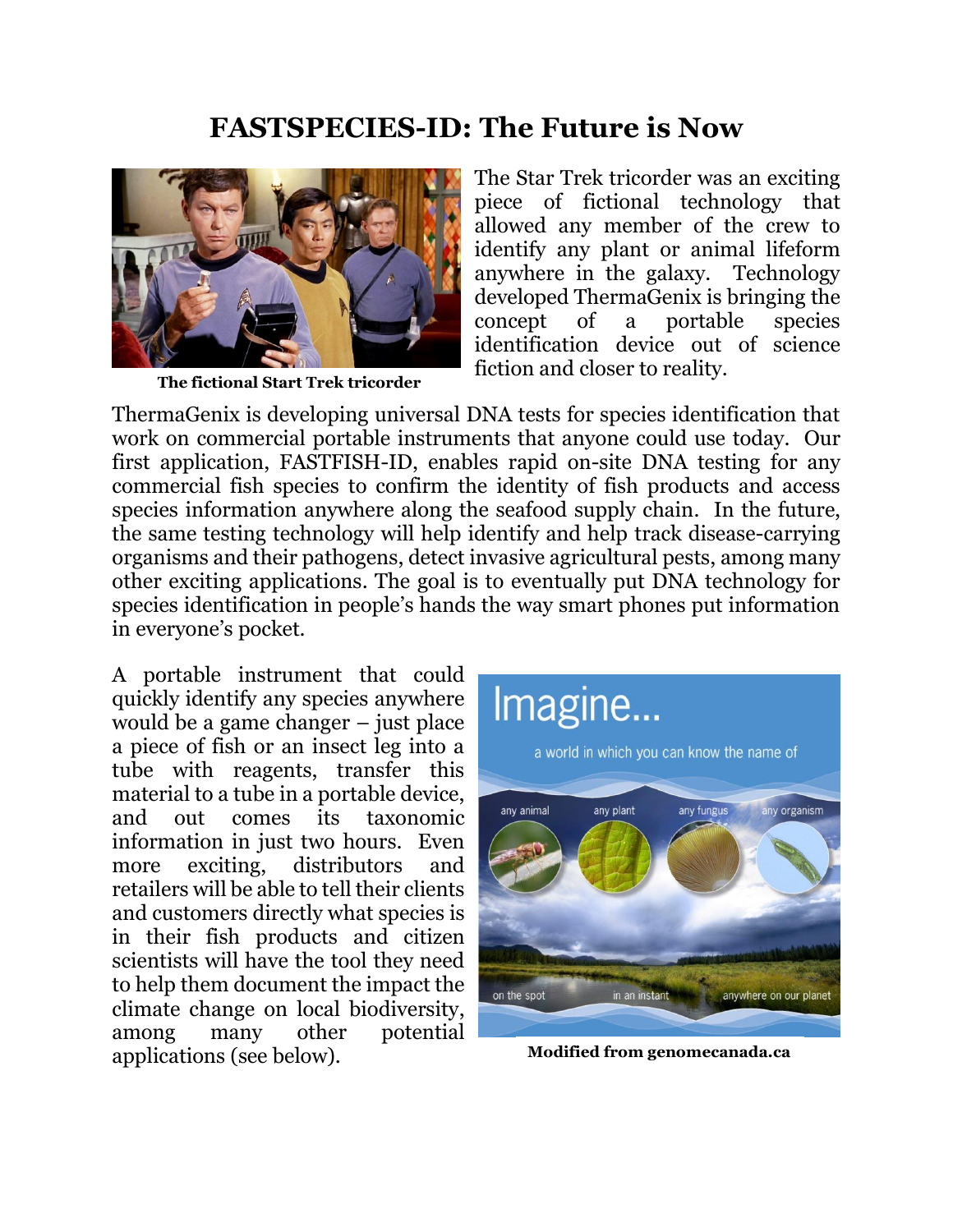From genetically modified foods/crops to diagnosing disease to solving crimes, DNA technology is already transforming our world. Now, for the first time in history, anyone will be able to do DNA testing to identify any animal species using a portable device smaller than a shoebox. In fact, technology already a exist to replace the shoebox with a faster and more cost-effective handheld device, pretty much like the first bulky cell phones were replaced by sleeker and smarter pocket versions.

DNA is the key because every species — even if it just a piece of it or looks like something else — has its own unique genetic code. All animal organisms on Earth contain a short stretch of DNA that serves as a molecular identity tag for each species. Such molecular tag is called a DNA barcode and it works in the manner a supermarket UPC barcode identifies products in stores. But, unlike scanning a UPC barcode at a store register, "reading" a species DNA barcode from a sample from animals or food products is far more complex. The tricorder

of today requires samples to be shipped to a dedicated testing facility, uses multiple pieces of equipment, can only be operated by trained scientists, and generates results in several days or even a week - a very slow and expensive process illsuited for perishable samples, when delays in getting results are costly, or when answers are need right away. It would be nice to identify species on-site



**Today's tricorder**

in less than 2 hours without having to collect samples and ship them for analysis, particularly when immediate actionable decisions are needed (e.g., to stop the trade of illegal/endangered species at point of entry, to detect diseasecarrying pathogens to identify the best treatment or to combat dangerous pests about to destroy important crops).

The difficulties of making DNA species identification affordable, accessible, and routine has undercut the technology's great potential. But what if the whole process, from sample to species identification, could be done in a portable, easyto-use device already in the market that anyone could use? The major limitation toward this goal is clearly not the hardware but the availability of convenient DNA tests that would enable such devices to generate fast answers for any organism in one step without further user intervention. A universal test that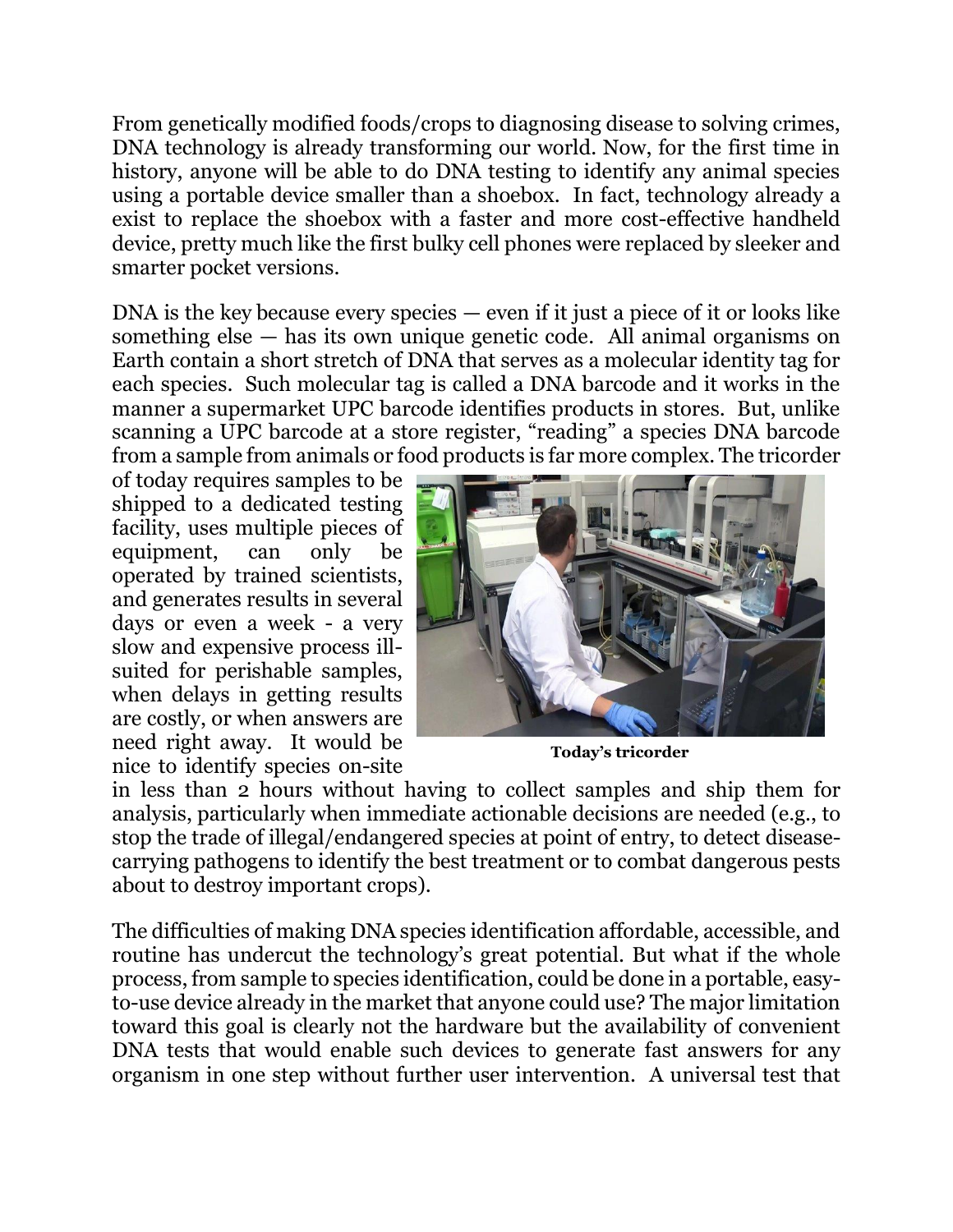can conveniently and affordably identify any species on Earth by their DNA just by placing a sample in a portable machine would be revolutionary.



**Simpler and faster species DNA testing**

ThermaGenix is developing DNA tests that automatically make copies of the DNA barcode from a sampled bug, bird, or fish and immediately generate a fluorescent "signature" characteristic for that species, all in a portable device in under two hours. The portable device automatically compares the resulting fluorescent signature against a reference library and provides the answer for immediate species identification. The reference library could be built-in into the device or made available online to make the information readily accessible the world over. Anyone interested in species identification, regardless of technical expertise, can gather a sample in the field and conclusively identify species by themselves from tiny amounts of tissue. Compare this to standard taxonomic identification, which requires intact specimens (often impossible in situations where you want to know the identity of food products) and a dedicated expert capable of distinguishing subtle anatomical differences between closely-related species based on morphological features like the shape and color of the organism's parts. Our approach is far more accessible, rapid, economical, accurate, and reliable. The concept of a tricorder-like device sounds simple enough, but it is the culmination of decades of intense research at ThermaGenix.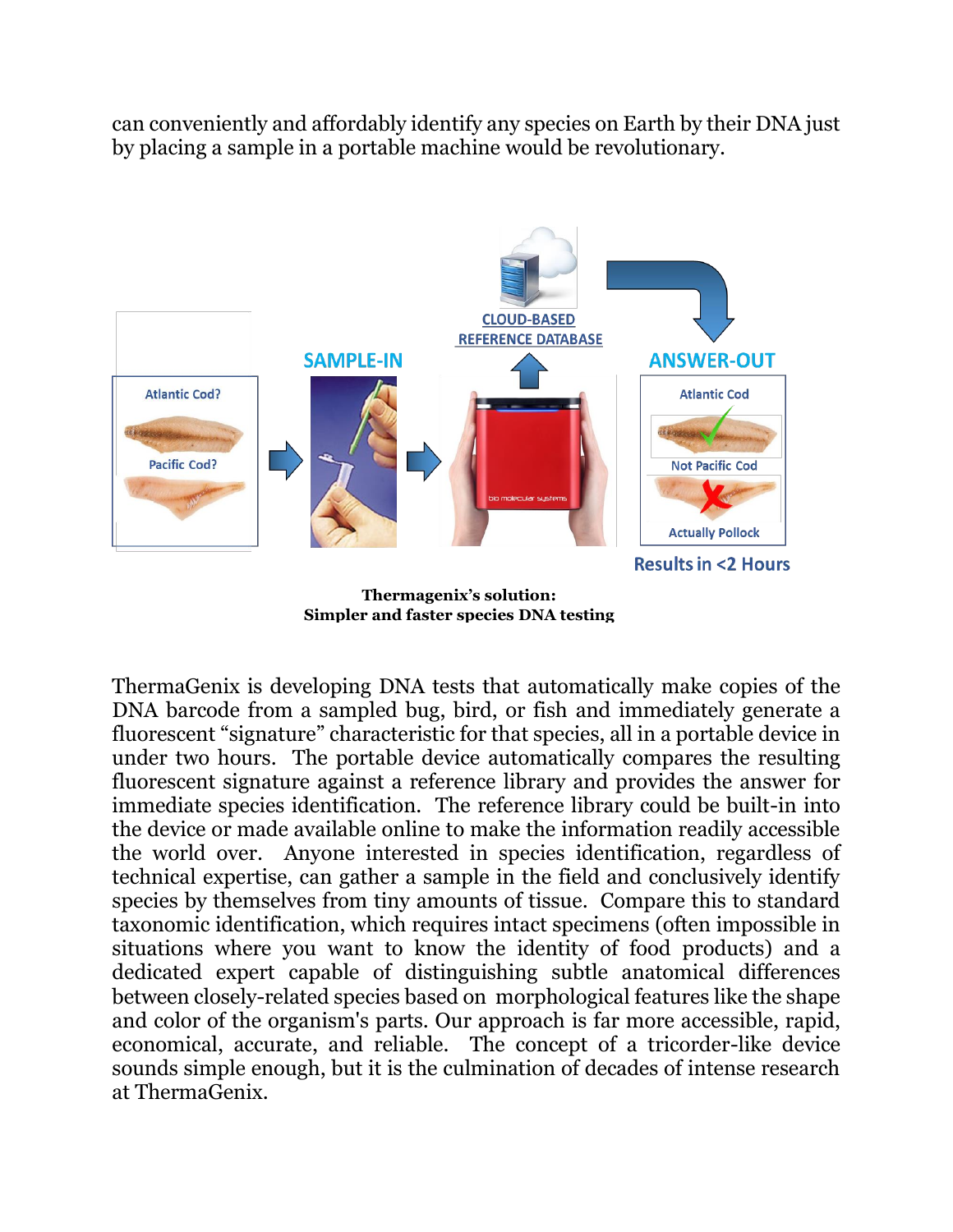But there is an even more exciting possibility in sight. As mentioned above, ThermaGenix plans to work with a close collaborator who is building a Star Trek-inspired hand-held device that uses the new DNA test for species identification. The current prototype device already allows any user to complete DNA testing similar to that required for species identification in as little as 30 minutes at a significantly lower cost. When fully implemented such handheld device will bring us closer to having a working tricorder that anyone can use to recognize any species on Earth.

Once at the hands of society at large, this gamechanging device and technology will revolutionize and democratize the world of species DNA identification. Species DNA testing would no longer be the exclusive realm of university, company, or federal laboratories. If anyone had the ability to identify any living being anywhere what could they do with it? The possibilities are almost endless. A portable device for species identification and their associated chemistries will empower individuals with minimal training (conservationists, environmentalists, citizen



scientists, field agents) to identify species anywhere, even if the species is no longer identifiable by its morphological characteristics or life-cycle stage (eggs, larvae) to better assist in efforts to conserve biodiversity around the world. The



technology developed at ThermaGenix could also help track species carrying disease (mosquitos, ticks, etc), run safety and authenticity checks on food, and combat the trafficking of endangered animals. This technology will change the way regulators protect against illicit wildlife trading by analyzing animal parts or even hair, the way scientists survey changes in animal and plant populations to monitor the effects of global climate change, the way farmers tell precisely what pests are destroying their crops and then use only pesticides targeted at those certain species, thereby reducing the

amount of chemicals sprayed, the way inspectors at fish markets verify what fish is

being sold and test for the species-specific harmful bacteria and viruses it might have. Customers will be able to find out exactly what ends up on their plate and whether it was sustainably acquired. For the first time genetic identification of species will be routinely done in food distribution centers, retailers, ports of entry and security checkpoints, classrooms and living rooms, and even in infrastructure-poor locations

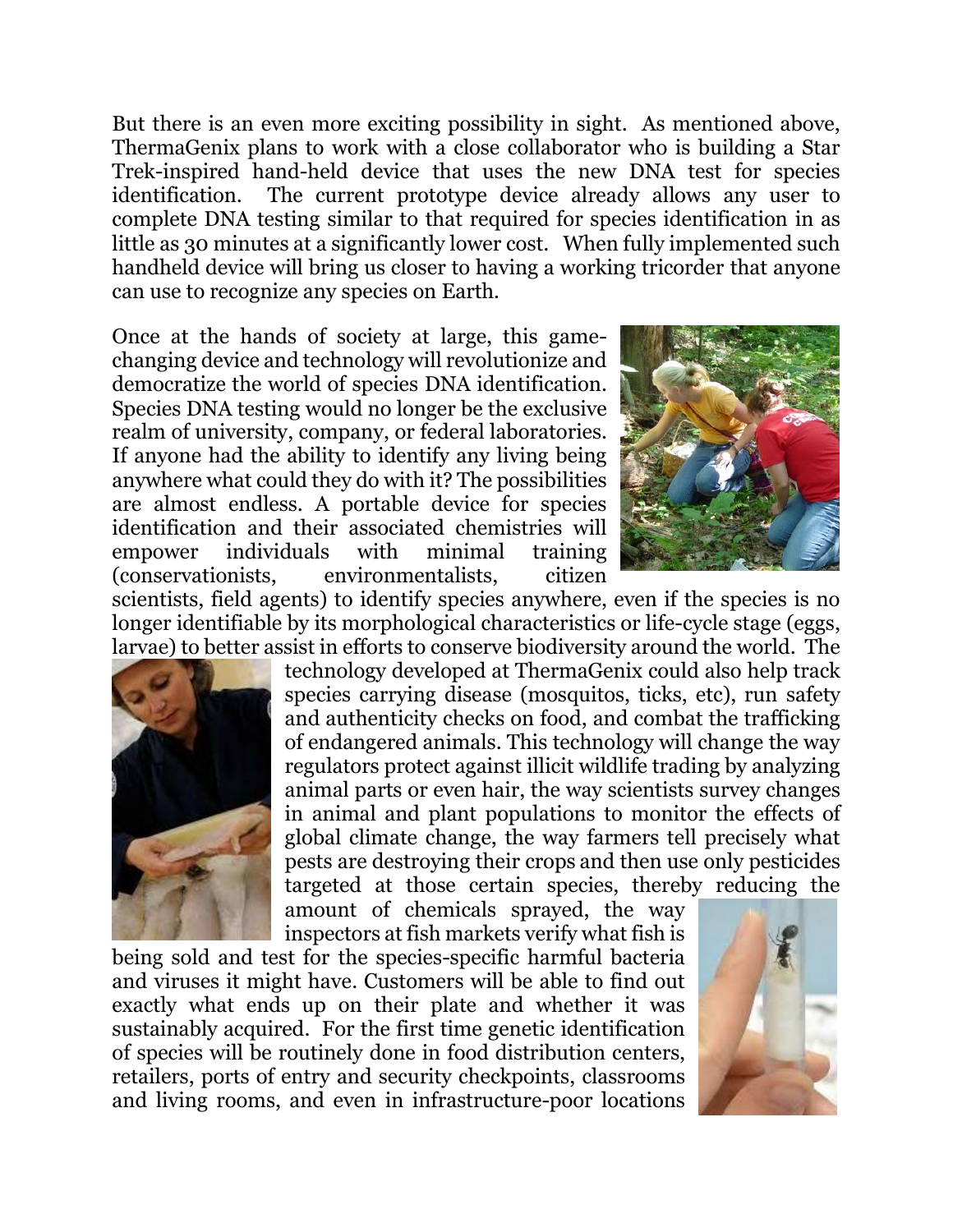where only solar-powered devices are a viable option. This is not science fiction. It is science reality close-at-hand.

Additional human health-related efforts include DNA identification of several thousand species of mosquito -- including insects responsible for up to 500 million human malarial infections and 1 million deaths each year. In addition to malaria, mosquitoes transmit many other devastating viruses as well such as West Nile, Dengue, and Zika. Vector control is key to effective disease management. However, vector control efforts are consistently undermined by species misidentification. Convenient species DNA identification can tremendously assist the world's remaining expert mosquito taxonomists who are struggling to keep up. Using a portable DNA test mosquito, control agents could identify disease-carrying species from eggs and larvae in standing water.

But this is not all. Portable species DNA instruments will empower teachers, students, and the general public to learn science in new, exciting ways. For the first time the tools once restricted to Ph.D.'s and crime labs will move into the hands of interested teachers, students, and citizen scientists everywhere. Instead of



just learning theory, students will connect to the technology by holding the device and obtaining the results. By democratizing the technology, the portable device will change people's appreciation of our world and the impact of how they interact with it. People will be able to identify any species and reach their own conclusions about the effects of human activity on species biodiversity, evaluate the authenticity of food products, etc.

The revolutionary developments from ThermaGenix foresee a new era of genomics where DNA testing for species identification will become like accessing information on the Internet. Instead of relying on librarians sorting through stacks of books, anyone can become an active participant in seeking species information. It excites the imagination and open new possibilities to amateur scientists, regulators, conservationists, and others everywhere.

The initial application focuses on DNA identification of commercial fish species. The U.S. National Fisheries Institute and the seafood industry already envision several important uses of this technology, including (1) more reliable tracking of fish products through the supply chain; (2) verification of species product